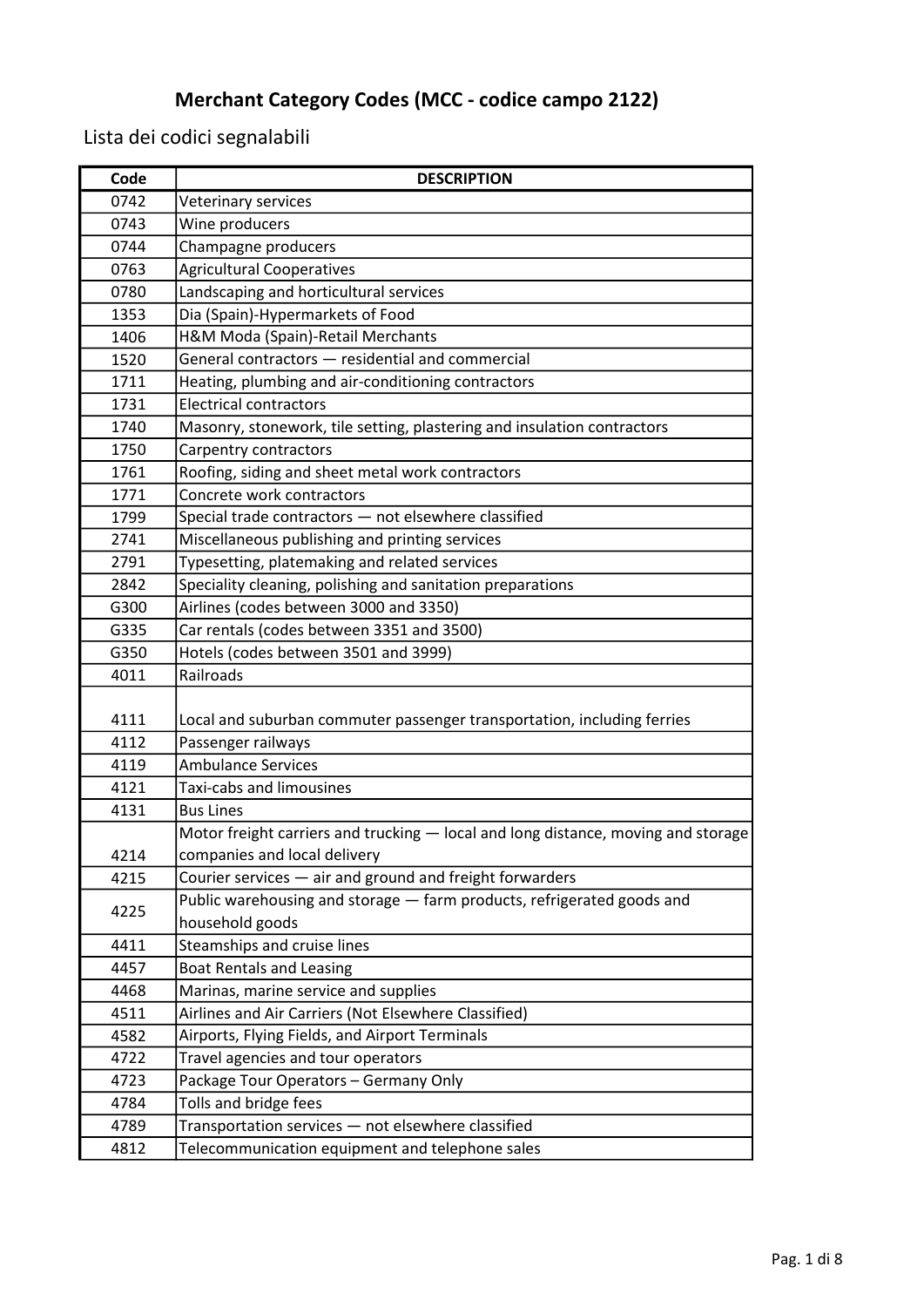| Code | <b>DESCRIPTION</b>                                                               |
|------|----------------------------------------------------------------------------------|
|      |                                                                                  |
| 4813 | Key-entry Telecom Merchant providing single local and long-distance phone calls  |
|      | using a central access number in a non-face-to-face environment using key entry  |
|      |                                                                                  |
| 4814 | Telecommunication services, including local and long distance calls, credit card |
|      | calls, calls through use of magnetic stripe reading telephones and faxes         |
| 4815 | Monthly summary telephone charges                                                |
| 4816 | Computer network/information services                                            |
| 4821 | Telegraph services                                                               |
| 4829 | Wire transfers and money orders                                                  |
| 4899 | Cable and other pay television services                                          |
| 4900 | Utilities - electric, gas, water and sanitary                                    |
| 5013 | Motor vehicle supplies and new parts                                             |
| 5021 | Office and commercial furniture                                                  |
| 5039 | Construction materials - not elsewhere classified                                |
| 5044 | Office, photographic, photocopy and microfilm equipment                          |
|      |                                                                                  |
| 5045 | Computers, computer peripheral equipment - not elsewhere classified              |
| 5046 | Commercial equipment - not elsewhere classified                                  |
|      |                                                                                  |
| 5047 | Dental/laboratory/medical/ophthalmic hospital equipment and supplies             |
| 5051 | Metal service centres and offices                                                |
| 5065 | Electrical parts and equipment                                                   |
| 5072 | Hardware equipment and supplies                                                  |
| 5074 | Plumbing and heating equipment and supplies                                      |
| 5085 | Industrial supplies - not elsewhere classified                                   |
| 5094 | Precious stones and metals, watches and jewellery                                |
| 5099 | Durable goods - not elsewhere classified                                         |
| 5111 | Stationery, office supplies and printing and writing paper                       |
| 5122 | Drugs, drug proprietors                                                          |
| 5131 | Piece goods, notions and other dry goods                                         |
| 5137 | Men's, women's and children's uniforms and commercial clothing                   |
| 5139 | Commercial footwear                                                              |
| 5169 | Chemicals and allied products - not elsewhere classified                         |
| 5172 | Petroleum and petroleum products                                                 |
| 5192 | Books, Periodicals and Newspapers                                                |
| 5193 | Florists' supplies, nursery stock and flowers                                    |
| 5198 | Paints, varnishes and supplies                                                   |
| 5199 | Non-durable goods - not elsewhere classified                                     |
| 5200 | Home supply warehouse outlets                                                    |
| 5211 | Lumber and building materials outlets                                            |
| 5231 | Glass, paint and wallpaper shops                                                 |
| 5251 | Hardware shops                                                                   |
| 5261 | Lawn and garden supply outlets, including nurseries                              |
| 5271 | Mobile home dealers                                                              |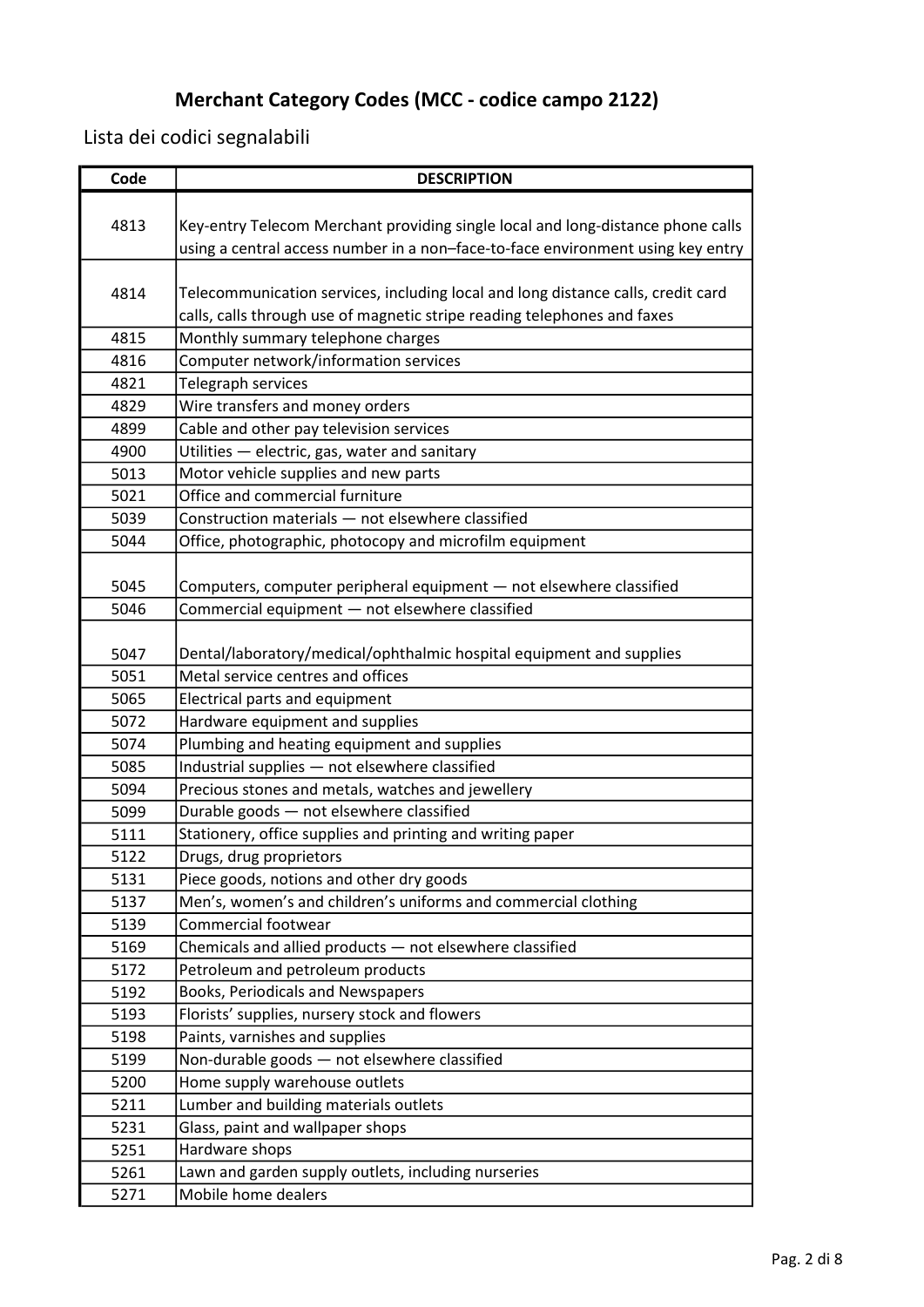| Code | <b>DESCRIPTION</b>                                                               |
|------|----------------------------------------------------------------------------------|
| 5299 | <b>Warehouse Club Gas</b>                                                        |
| 5300 | Wholesale clubs                                                                  |
| 5309 | Duty-free shops                                                                  |
| 5310 | Discount shops                                                                   |
| 5311 | Department stores                                                                |
| 5331 | Variety stores                                                                   |
| 5333 | <b>HYPERMARKETS OF FOOD</b>                                                      |
| 5399 | Miscellaneous general merchandise                                                |
| 5411 | Groceries and supermarkets                                                       |
| 5422 | Freezer and locker meat provisioners                                             |
| 5441 | Candy, nut and confectionery shops                                               |
| 5451 | <b>Dairies</b>                                                                   |
| 5462 | <b>Bakeries</b>                                                                  |
| 5499 | Miscellaneous food shops - convenience and speciality retail outlets             |
|      |                                                                                  |
| 5511 | Car and truck dealers (new and used) sales, services, repairs, parts and leasing |
|      |                                                                                  |
| 5521 | Car and truck dealers (used only) sales, service, repairs, parts and leasing     |
| 5531 | <b>Auto Store</b>                                                                |
| 5532 | <b>Automotive Tire Stores</b>                                                    |
| 5533 | <b>Automotive Parts and Accessories Stores</b>                                   |
| 5541 | Service stations (with or without ancillary services)                            |
| 5542 | <b>Automated Fuel Dispensers</b>                                                 |
| 5551 | <b>Boat Dealers</b>                                                              |
| 5552 | <b>Electric Vehicle Charging</b>                                                 |
| 5561 | Camper, recreational and utility trailer dealers                                 |
| 5571 | Motorcycle shops and dealers                                                     |
| 5592 | Motor home dealers                                                               |
| 5598 | Snowmobile dealers                                                               |
| 5599 | Miscellaneous automotive, aircraft and farm equipment dealers - not elsewhere    |
|      | classified                                                                       |
| 5611 | Men's and boys' clothing and accessory shops                                     |
| 5621 | Women's ready-to-wear shops                                                      |
| 5631 | Women's accessory and speciality shops                                           |
| 5641 | Children's and infants' wear shops                                               |
| 5651 | Family clothing shops                                                            |
| 5655 | Sports and riding apparel shops                                                  |
| 5661 | Shoe shops                                                                       |
| 5681 | Furriers and fur shops                                                           |
| 5691 | Men's and women's clothing shops                                                 |
| 5697 | Tailors, seamstresses, mending and alterations                                   |
| 5698 | Wig and toupee shops                                                             |
| 5699 | Miscellaneous apparel and accessory shops                                        |
| 5712 | Furniture, home furnishings and equipment shops and manufacturers, except        |
|      | appliances                                                                       |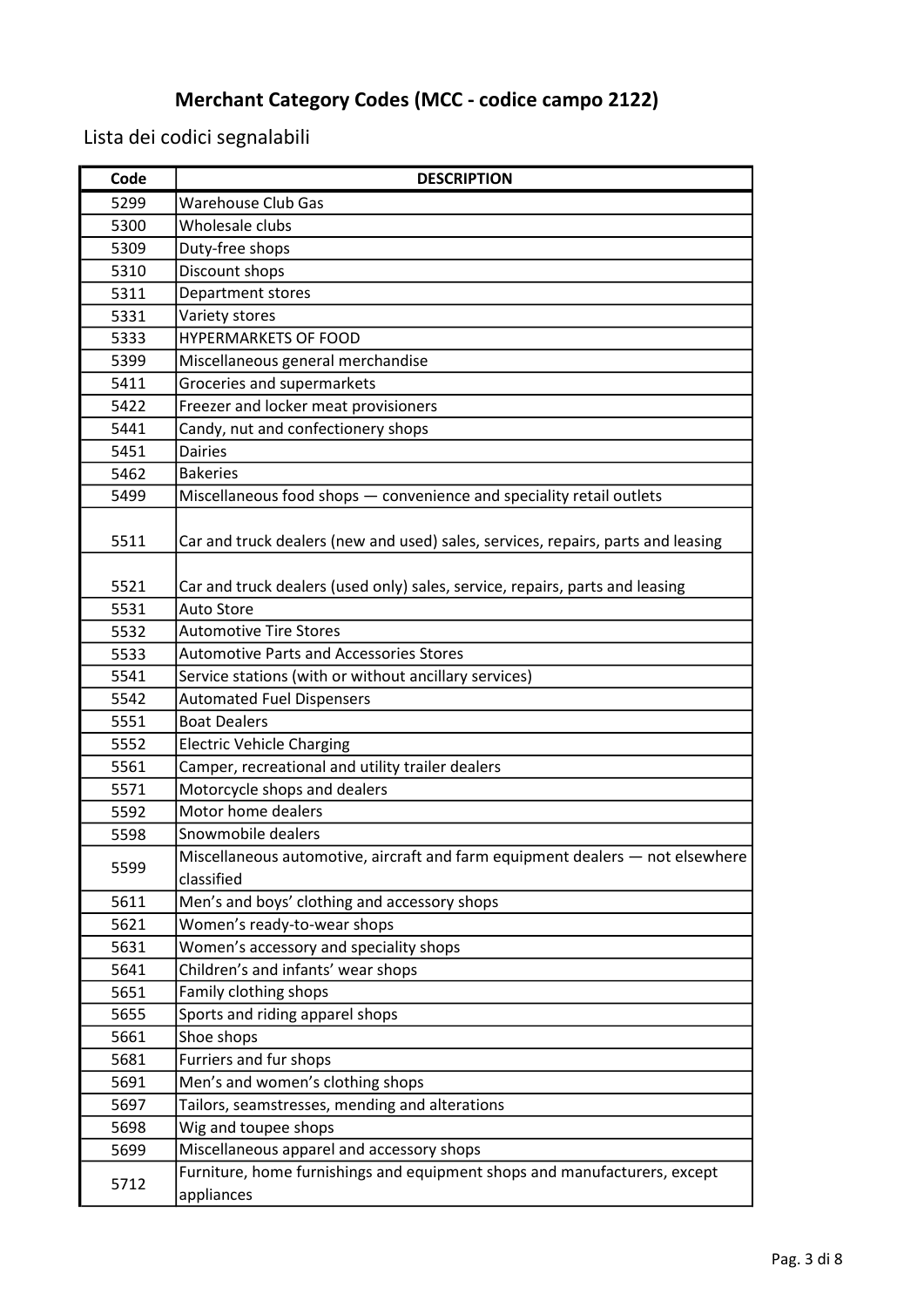| Code | <b>DESCRIPTION</b>                                                           |
|------|------------------------------------------------------------------------------|
| 5713 | Floor covering services                                                      |
| 5714 | Drapery, window covering and upholstery shops                                |
| 5715 | Alcoholic beverage wholesalers                                               |
| 5718 | Fireplaces, fireplace screens and accessories shops                          |
| 5719 | Miscellaneous home furnishing speciality shops                               |
| 5722 | Household appliance shops                                                    |
| 5732 | <b>Electronics shops</b>                                                     |
| 5733 | Music shops - musical instruments, pianos and sheet music                    |
| 5734 | Computer software outlets                                                    |
| 5735 | Record shops                                                                 |
| 5811 | Caterers                                                                     |
| 5812 | Eating places and restaurants                                                |
| 5813 | Drinking places (alcoholic beverages) - bars, taverns, night-clubs, cocktail |
|      | lounges and discothèques                                                     |
| 5814 | <b>Fast food restaurants</b>                                                 |
| 5815 | Digital Goods Media - Books, Movies, Music                                   |
| 5816 | Digital Goods - Games                                                        |
| 5817 | Digital Goods - Applications (Excludes Games)                                |
| 5818 | Digital Goods - Large Digital Goods Merchant                                 |
| 5912 | Drug stores and pharmacies                                                   |
| 5921 | Package shops - beer, wine and liquor                                        |
| 5931 | Used merchandise and second-hand shops                                       |
| 5932 | Antique Shops - Sales, Repairs, and Restoration Services                     |
| 5933 | Pawn shops                                                                   |
| 5935 | Wrecking and salvage yards                                                   |
| 5937 | <b>Antique Reproductions</b>                                                 |
| 5940 | Bicycle Shops - Sales and Service                                            |
| 5941 | Sporting goods shops                                                         |
| 5942 | <b>Book Stores</b>                                                           |
| 5943 | Stationery, office and school supply shops                                   |
| 5944 | Jewellery, watch, clock and silverware shops                                 |
| 5945 | Hobby, toy and game shops                                                    |
| 5946 | Camera and photographic supply shops                                         |
| 5947 | Gift, card, novelty and souvenir shops                                       |
| 5948 | Luggage and leather goods shops                                              |
| 5949 | Sewing, needlework, fabric and piece goods shops                             |
| 5950 | Glassware and crystal shops                                                  |
| 5960 | Direct marketing - insurance services                                        |
| 5961 | Mail Order Houses Including Catalog Order Stores                             |
| 5962 | Telemarketing - travel-related arrangement services                          |
| 5963 | Door-to-door sales                                                           |
| 5964 | Direct marketing - catalogue merchants                                       |
| 5965 | Direct marketing - combination catalogue and retail merchants                |
| 5966 | Direct marketing - outbound telemarketing merchants                          |
| 5967 | Direct marketing - inbound telemarketing merchants                           |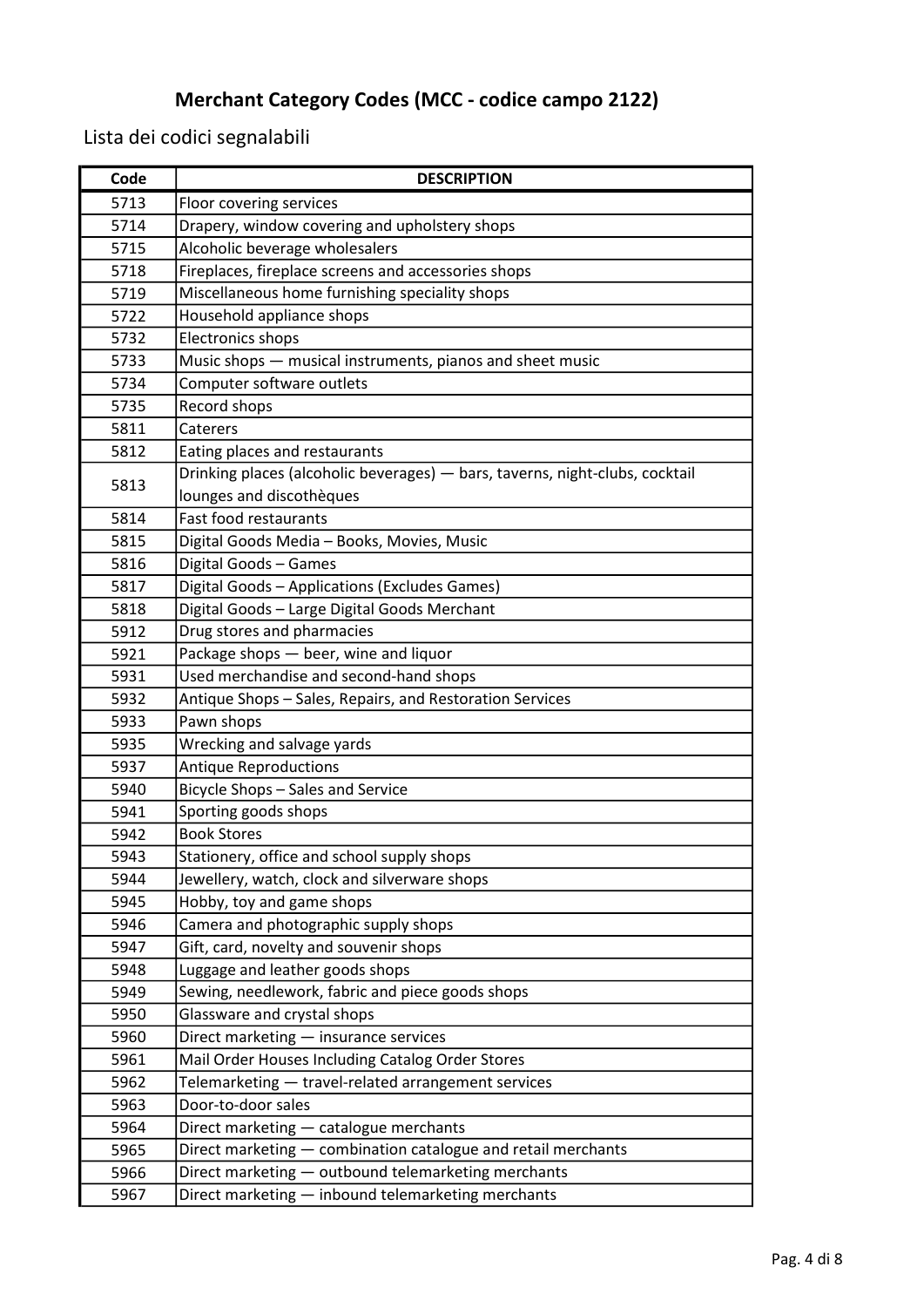| Code | <b>DESCRIPTION</b>                                                               |
|------|----------------------------------------------------------------------------------|
| 5968 | Direct marketing - continuity/subscription merchants                             |
| 5969 | Direct marketing/direct marketers - not elsewhere classified                     |
| 5970 | Artist's Supply and Craft Shops                                                  |
| 5971 | <b>Art Dealers and Galleries</b>                                                 |
| 5972 | Stamp and coin shops                                                             |
| 5973 | Religious goods and shops                                                        |
| 5974 | <b>Rubber Stamp Store</b>                                                        |
| 5975 | Hearing aids - sales, service and supplies                                       |
| 5976 | Orthopaedic goods and prosthetic devices                                         |
| 5977 | <b>Cosmetic Stores</b>                                                           |
| 5978 | Typewriter outlets - sales, service and rentals                                  |
| 5983 | Fuel dealers - fuel oil, wood, coal and liquefied petroleum                      |
| 5992 | <b>Florists</b>                                                                  |
| 5993 | Cigar shops and stands                                                           |
| 5994 | Newsagents and news-stands                                                       |
| 5995 | Pet shops, pet food and supplies                                                 |
| 5996 | Swimming pools - sales, supplies and services                                    |
| 5997 | Electric razor outlets - sales and service                                       |
| 5998 | Tent and awning shops                                                            |
| 5999 | Miscellaneous and speciality retail outlets                                      |
| 6010 | Financial institutions - manual cash disbursements                               |
| 6011 | Financial institutions - automated cash disbursements                            |
| 6012 | Financial institutions - merchandise and services                                |
| 6050 | Quasi Cash-Customer Financial Institution                                        |
| 6051 | Non-financial institutions - foreign currency, money orders (not wire transfer), |
|      | scrip and travellers' checks                                                     |
| 6211 | Securities - brokers and dealers                                                 |
| 6300 | Insurance sales, underwriting and premiums                                       |
| 6381 | Insurance-Premiums                                                               |
|      |                                                                                  |
| 6399 | Insurance, Not Elsewhere Classified (no longer valid for first presentment work) |
| 6513 | Real Estate Agents and Managers                                                  |
| 6529 | Remote Stored Value Load - Member Financial Institution                          |
| 6530 | Remove Stored Value Load - Merchant                                              |
| 6532 | Payment Transaction-Customer Financial Institution                               |
| 6533 | <b>Payment Transaction-Merchant</b>                                              |
| 6535 | Value Purchase-Member Financial Institution                                      |
| 6536 | MoneySend Intracountry                                                           |
| 6537 | MoneySend Intercountry                                                           |
| 6538 | MoneySend Funding                                                                |
| 6539 | <b>Funding Transaction (Excluding MoneySend)</b>                                 |
| 6540 | Non-Financial Institutions - Stored Value Card Purchase/Load                     |
| 6611 | Overpayments                                                                     |
| 6760 | <b>Savings Bonds</b>                                                             |
| 7011 | Lodging - hotels, motels and resorts                                             |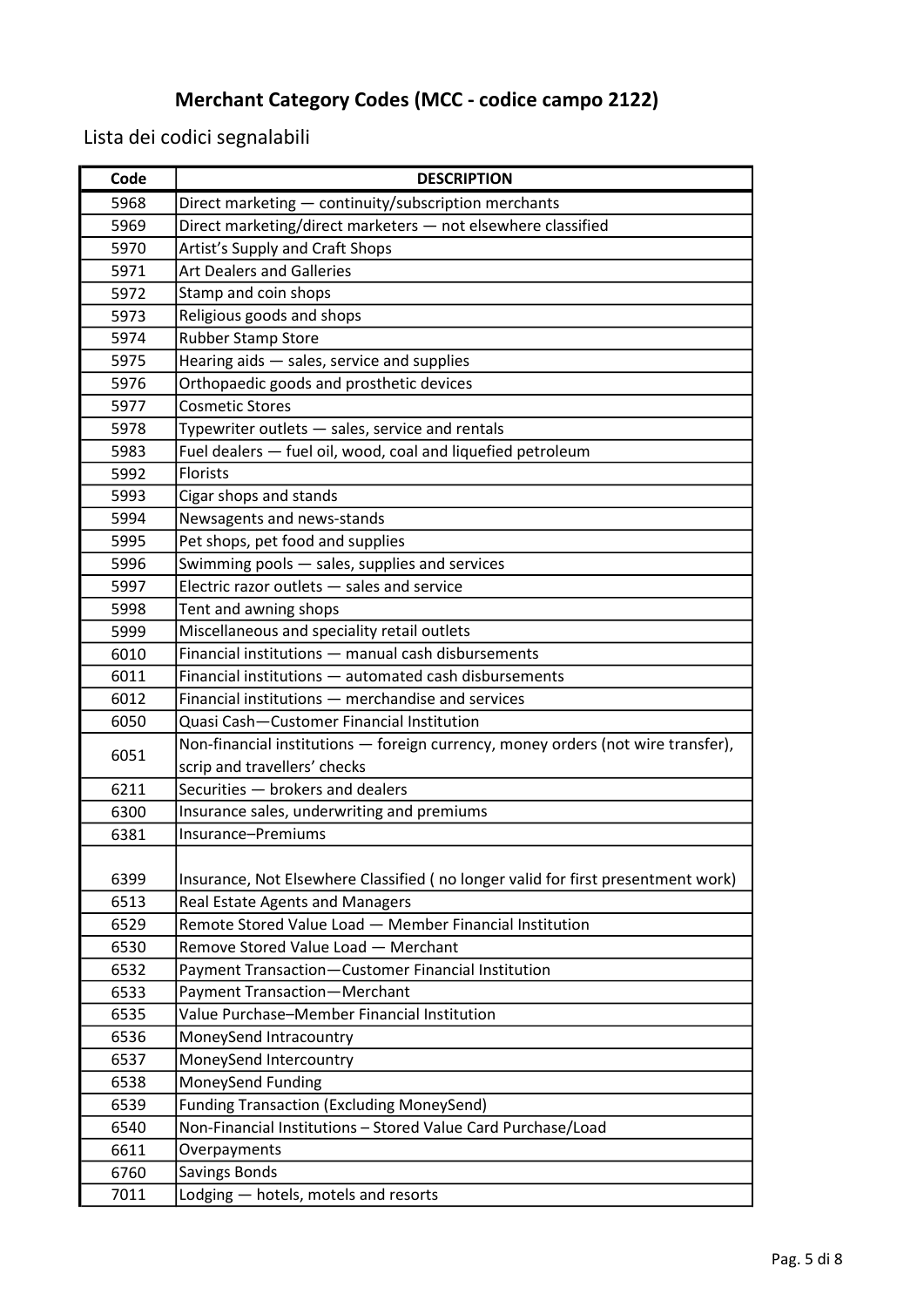| Code | <b>DESCRIPTION</b>                                                           |
|------|------------------------------------------------------------------------------|
| 7012 | Timeshares                                                                   |
| 7032 | Sporting and recreational camps                                              |
| 7033 | Trailer parks and camp-sites                                                 |
| 7210 | Laundry, cleaning and garment services                                       |
| 7211 | Laundry services - family and commercial                                     |
| 7216 | Dry cleaners                                                                 |
| 7217 | Carpet and upholstery cleaning                                               |
| 7221 | Photographic studios                                                         |
| 7230 | <b>Barber and Beauty Shops</b>                                               |
| 7251 | Shoe repair shops, shoe shine parlours and hat cleaning shops                |
| 7261 | Funeral services and crematoriums                                            |
| 7273 | Dating and escort services                                                   |
| 7276 | Tax preparation services                                                     |
| 7277 | Counselling services - debt, marriage and personal                           |
| 7278 | Buying and shopping services and clubs                                       |
| 7280 | Hospital Patient-Personal Funds Withdrawal                                   |
| 7295 | <b>Babysitting Services</b>                                                  |
| 7296 | Clothing rentals - costumes, uniforms and formal wear                        |
| 7297 | Massage parlours                                                             |
| 7298 | Health and beauty spas                                                       |
| 7299 | Miscellaneous personal services - not elsewhere classified                   |
| 7311 | <b>Advertising Services</b>                                                  |
| 7321 | Consumer credit reporting agencies                                           |
| 7322 | Debt collection agencies                                                     |
| 7332 | <b>Blueprinting and Photocopying Services</b>                                |
| 7333 | Commercial photography, art and graphics                                     |
| 7338 | Quick copy, reproduction and blueprinting services                           |
| 7339 | Stenographic and secretarial support services                                |
| 7342 | Exterminating and disinfecting services                                      |
| 7349 | Cleaning, maintenance and janitorial services                                |
| 7361 | Employment agencies and temporary help services                              |
|      |                                                                              |
| 7372 | Computer programming, data processing and integrated systems design services |
| 7375 | Information retrieval services                                               |
| 7379 | Computer maintenance and repair services - not elsewhere classified          |
| 7392 | Management, consulting and public relations services                         |
| 7393 | Detective agencies, protective agencies and security services, including     |
|      | armoured cars and guard dogs                                                 |
| 7394 | Equipment, tool, furniture and appliance rentals and leasing                 |
| 7395 | Photofinishing laboratories and photo developing                             |
| 7399 | Business services - not elsewhere classified                                 |
| 7511 | <b>Truck Stop</b>                                                            |
| 7512 | Automobile Rental Agency-not elsewhere classified                            |
| 7513 | Truck and utility trailer rentals                                            |
| 7519 | Motor home and recreational vehicle rentals                                  |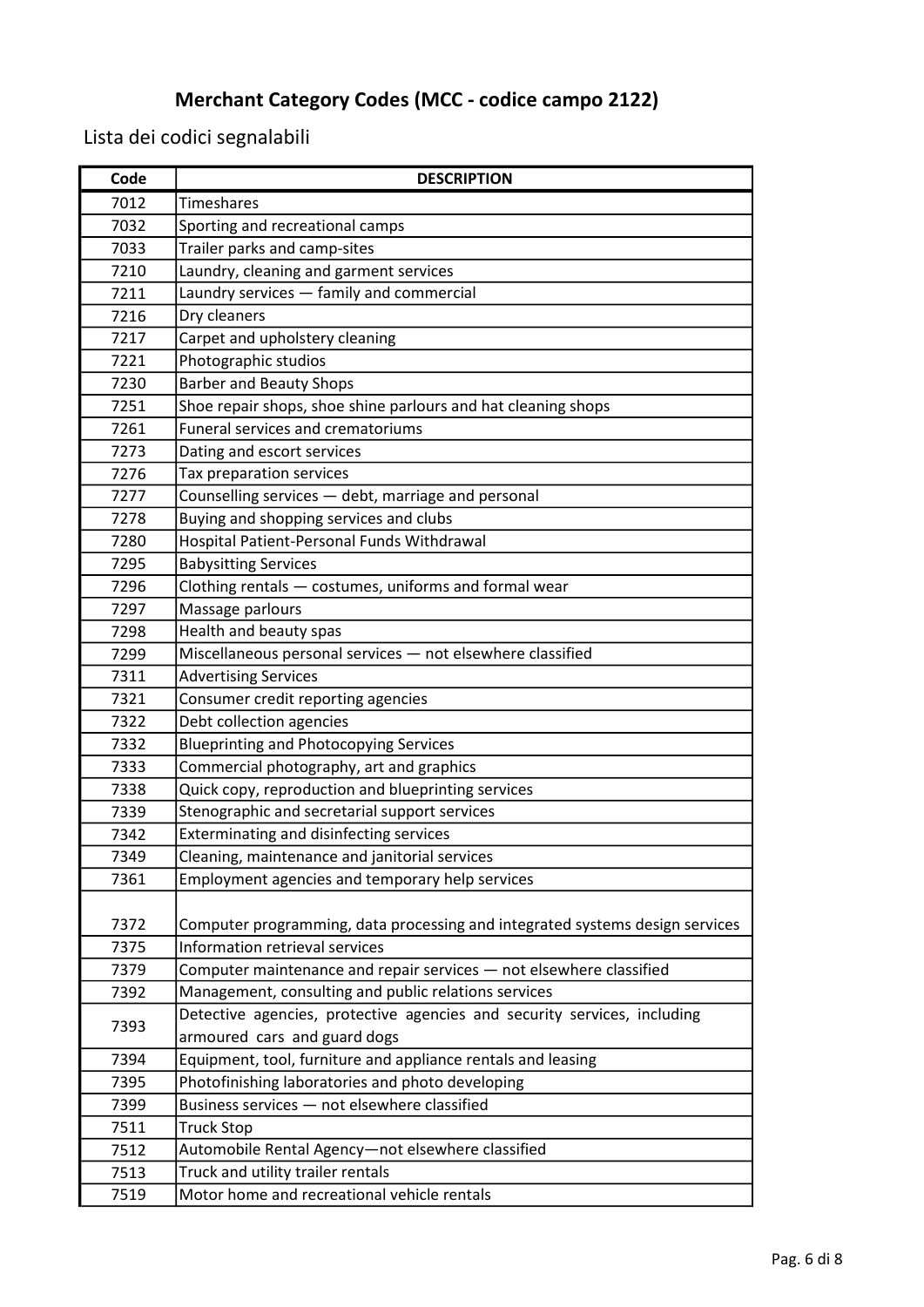| Code | <b>DESCRIPTION</b>                                                                 |
|------|------------------------------------------------------------------------------------|
| 7523 | Parking lots and garages                                                           |
| 7524 | Express Payment Service Merchants-Parking Lots and Garages                         |
| 7531 | <b>Automotive Body Repair Shops</b>                                                |
| 7534 | Tyre retreading and repair shops                                                   |
| 7535 | <b>Automotive Paint Shops</b>                                                      |
| 7538 | Automotive Service Shops (Non-Dealer)                                              |
| 7539 | Automotive Service Shops (Spain) - Other Merchant Categories                       |
| 7542 | Car washes                                                                         |
| 7549 | Towing services                                                                    |
| 7622 | Electronics repair shops                                                           |
| 7623 | Air Conditioning and Refrigeration Repair Shops                                    |
| 7629 | Electrical and small appliance repair shops                                        |
| 7631 | Watch, clock and jewellery repair shops                                            |
| 7641 | Furniture reupholstery, repair and refinishing                                     |
| 7692 | <b>Welding services</b>                                                            |
| 7699 | Miscellaneous repair shops and related services                                    |
| 7800 | Government-Owned Lotteries (US Region only)                                        |
|      |                                                                                    |
| 7801 | Government Licensed On-Line Casinos (On-Line Gambling) (US Region only)            |
| 7802 | Government-Licensed Horse/Dog Racing (US Region only)                              |
| 7829 | Motion picture and video tape production and distribution                          |
| 7832 | Motion picture theatres                                                            |
| 7833 | Express Payment Service - Motion Picture Theater                                   |
| 7841 | Video tape rentals                                                                 |
| 7911 | Dance halls, studios and schools                                                   |
| 7922 | Theatrical producers (except motion pictures) and ticket agencies                  |
| 7929 | Bands, Orchestras, and Miscellaneous Entertainers (Not Elsewhere Classified)       |
| 7932 | <b>Billiard and Pool Establishments</b>                                            |
| 7933 | <b>Bowling Alleys</b>                                                              |
| 7941 | Commercial sports, professional sports clubs, athletic fields and sports promoters |
| 7991 | <b>Tourist attractions and exhibits</b>                                            |
| 7992 | Public golf courses                                                                |
| 7993 | Video amusement game supplies                                                      |
| 7994 | Video game arcades and establishments                                              |
| 7995 | Betting, including Lottery Tickets, Casino Gaming Chips, Off-Track Betting, and    |
|      | <b>Wagers at Race Tracks</b>                                                       |
| 7996 | Amusement Parks, Circuses, Carnivals, and Fortune Tellers                          |
|      | Membership clubs (sports, recreation, athletic), country clubs and private golf    |
| 7997 | courses                                                                            |
| 7998 | Aquariums, Seaquariums, Dolphinariums, and Zoos                                    |
| 7999 | Recreation services - not elsewhere classified                                     |
| 8011 | Doctors and physicians - not elsewhere classified                                  |
| 8021 | Dentists and orthodontists                                                         |